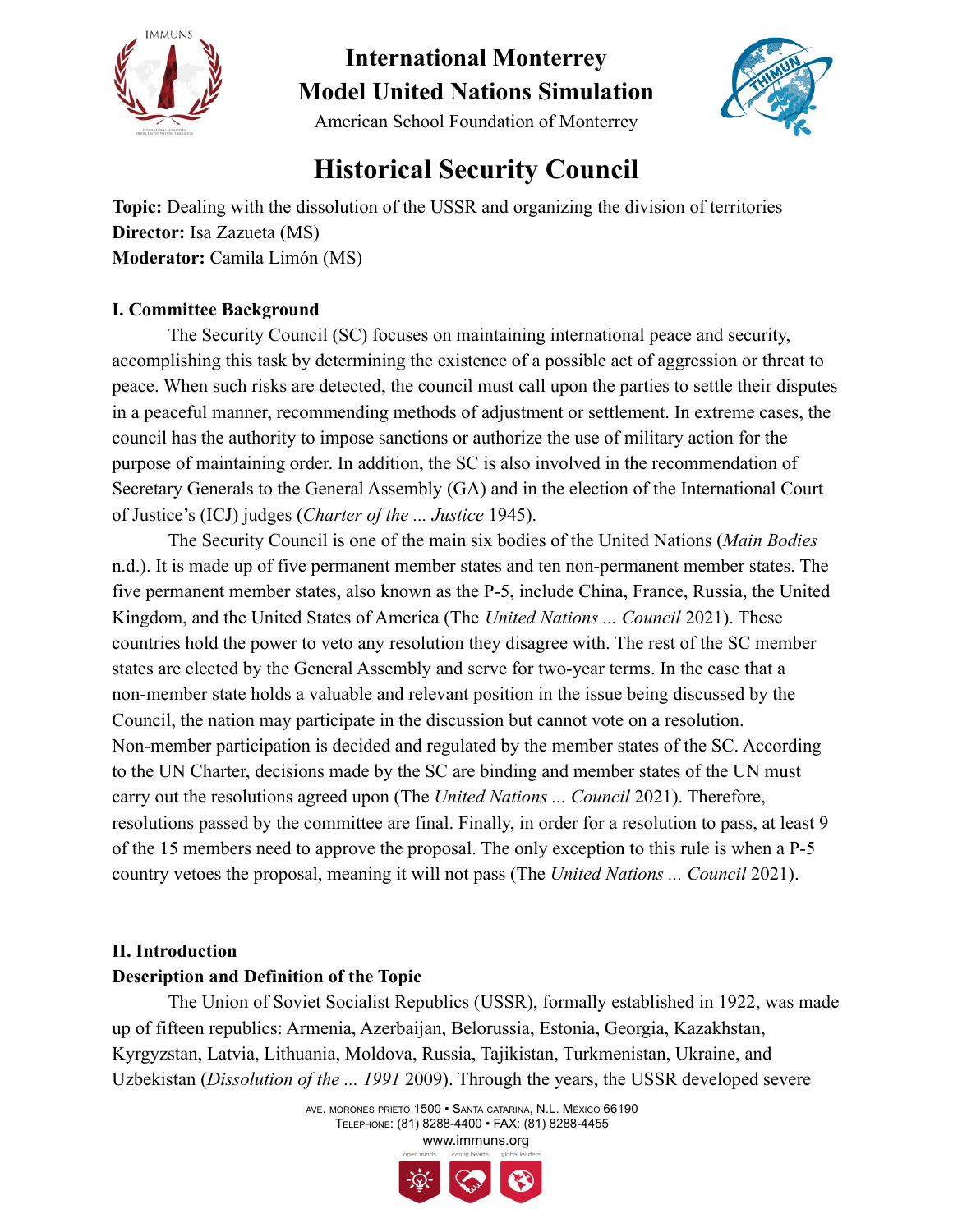

American School Foundation of Monterrey



economic problems; in 1985 Mikhail Gorbachev, former USSR leader and chief of the Communist Party of the Soviet Union, implemented policies such as economic restructuring and political openness, as a manner to solve their economic problem. The Cold War with the United States (US), which was happening at the same time, was mainly responsible for Russia's economic strains. Therefore, Gorbachev placed Soviet foreign policies as a hope to end the Cold War and Russia's economic struggles (*Lithuania rejects Soviet ... independence*, 2021). Despite Gorbachev's reconstructive policies, he was unsuccessful in resolving Russia's economic decline. Later on, in 1990, when Boris Yeltsin was elected President of the Russian Soviet Federative Socialist Republic, Yeltsin made proposals to detach from the USSR system and grant Russia economic autonomy; it was not long before Russia left the Soviet Union. During the summer of 1990, the other fifteen republics followed Russia's lead and left the Soviet Union. Mikhail Gorbachev tried to bring the republics back to the Soviet Union with incentives such as autonomy and an All-Union Treaty; however, when he was about to reach an agreement, the Soviet loyalist coup spurred and Gorbachev was blamed for aggression, causing him to finally leave the Soviet Union in 1991.

The collapse of the USSR had major implications for US foreign policy. The Cold War created bipolar stability as both powers balanced one another. The expectation was that the end of the East-West conflict would mean international stability, but this hope would not keep up, as civil wars and other conflicts in the world presented new challenges. In the spring of 1991, as the USSR was shattering, the US faced its first post-Cold War challenge in the form of the Gulf War. For the first time since World War II, the US went to war with the full support of Soviet leadership, a sign of a potential future partnership, creating a more secure world.

### **The Problem**

The complete collapse of the Soviet Union is taking many countries by surprise. Over the past decade, the USSR had been trying to become economically and politically stable, but there was no success. The Cold War competition with the US that fueled the Soviet economic expansion and the arms race helped to establish the economic conditions that predicted the collapse of the USSR (*Dissolution of the ... 1991* 2009). In November 1972, Washington and Moscow both agreed to continue being part of a treaty named SALT I & SALT II, signed on June 1979, which limited bomb nuclear forces to 2,250 distiviusion vehicles and made an array of other restrictions on deployed nuclear forces. This arrangement would demand the Soviets to diminish their forces by approximately 270 delivery vehicles, while the US forces were below the limits. US President Jimmy Carter begged the Senate not to regard SALT II. However, the Senate gave in after the USSR invaded Afghanistan in December 1979, and the treaty was not ignored again. Both countries finally promised to obey the agreement's terms regardless of its

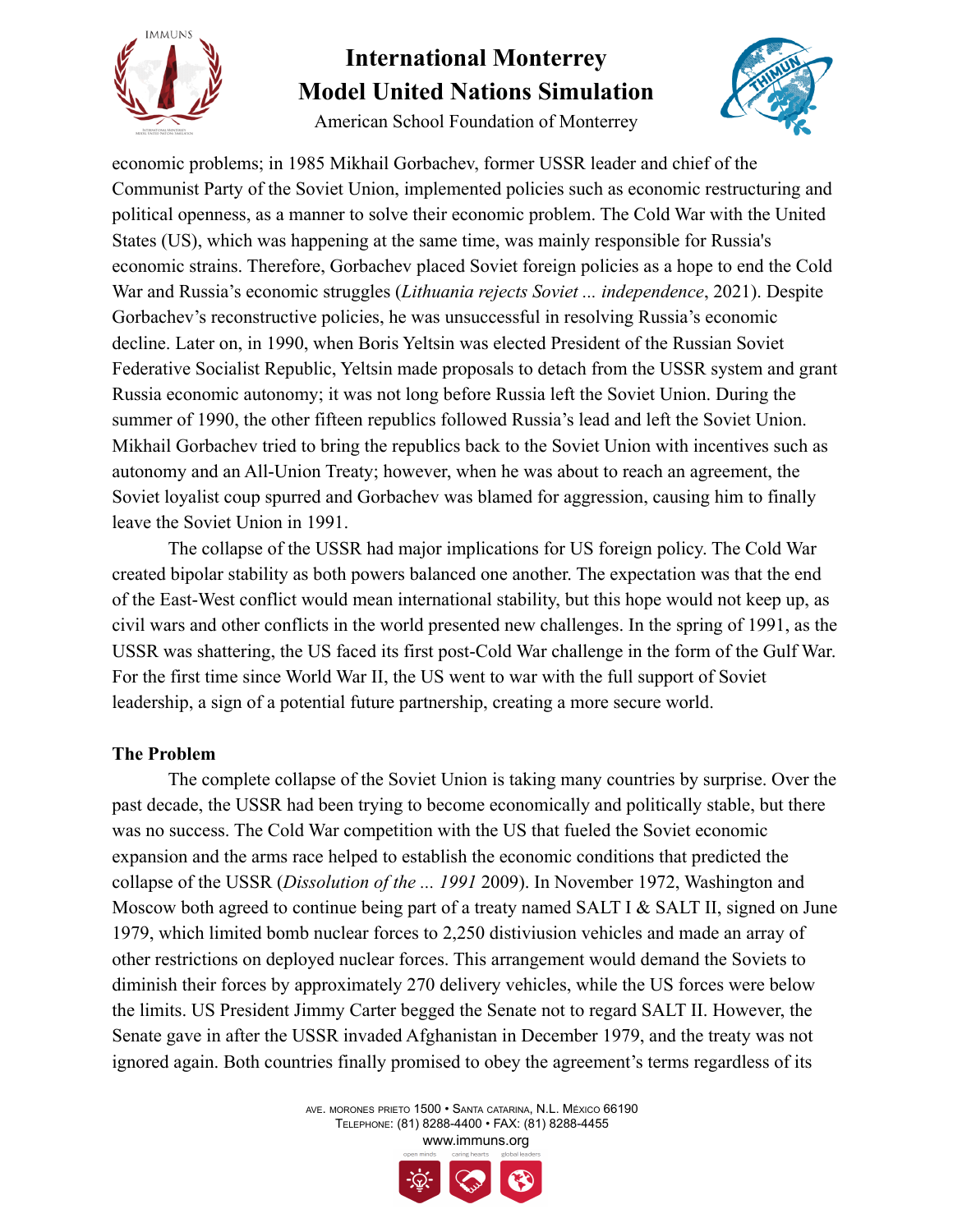



American School Foundation of Monterrey

failure to enter into force. On May 26, 1986, President Ronald Regan stated that future decisions on nuclear forces were to be based on the danger of the Soviet forces (Kimball & Reif, 2020). The Soviet Union has an extremely large amount of artillery, which could jeopardize the future of the earth (*Dissolution of the ... 1991* 2009). The Soviet Union is on the brink of extinction and it's safe to say that the small territories conquered during WWII will have to become independent in the near future. The committee is tasked with dividing the USSR's resources amongst the resulting nations, integrating these countries into modern society, settling any land disputes that remained, choosing a successor for the USSR in the Security Council, and maintaining peace throughout this process.

### **III. History of the Topic Chronological History of the Topic**

In 1922, Russia, Ukraine, Belarus, the Transcaucasus, and more republics joined to establish the Soviet Union. However, it was not until 1928, that they established the first action plan, which set goals for the Union's economic aspects (*Soviet Union Timeline* 2013). During the 1960s and 1970s, many Communist Party members gained wealth and power while millions of Soviet citizens starved to death. Bread lines were common during this time and there were often shortages of food and consumer goods like clothes and sanitary products. This led to a lot of backlash, especially from younger people, who refused to adopt the Communist Party ideology seeing all of the misery that it created amongst the Soviet people. Despite the situation, there was not much they could do since speaking out against the government was not allowed and could lead to serving time in prison (*Soviet Union* 2021).

On November 10, 1982, the leader of the Soviet Union, Leonid Brezhnev, died. Yuri Andorpov took the role as the new emerging leader. Due to numerous reasons, military tensions rose between the US and the Soviet Union until 1983. The first reason was due to the Soviets having signed a treaty with Adolf Hitler that the US did not agree with. The second reason was that after WWII, both the US and the USSR became really powerful nations and developed a sense of competition amongst themselves. Lastly, the ideological and political differences of both powers led to the start of the Cold War (*Revelations from the Russian Archives* n.d.). In 1985, Mikhail Gorbachev came into power with a stagnant economy and crumbling political system. His goal was to bring back the Soviet Union to its days of glory and power. He initiated deep reforms within the government, including increasing the freedoms of expression of the people and the media, and the government was no longer completely totalitarian. There were also planned democratic elections to give the citizens a choice. These reforms were meant to keep the Soviet Union together, but they had the opposite effect. They loosened the control that the

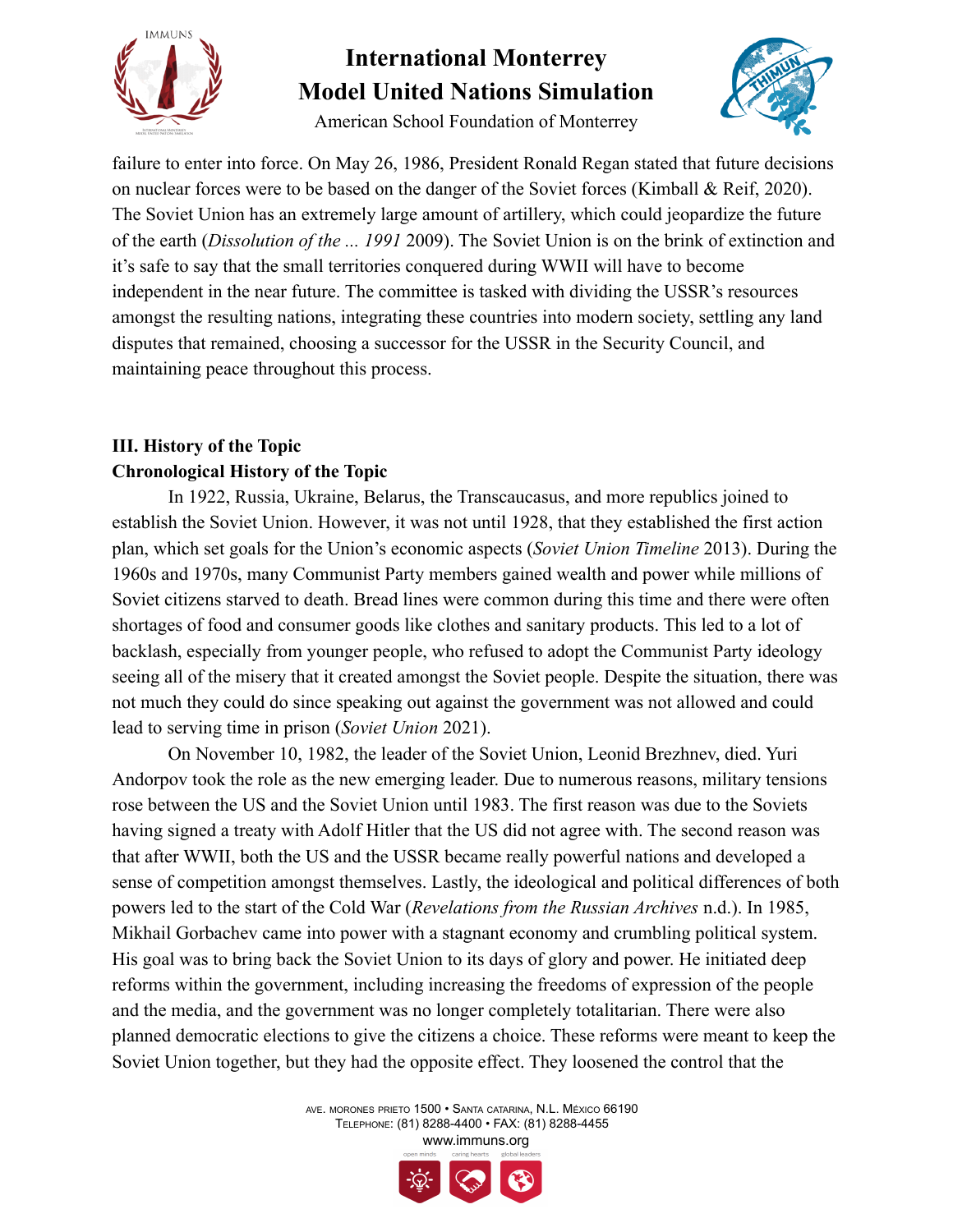



American School Foundation of Monterrey

government had on its people. As a result, the citizens utilized their new rights to protest and call for a new reform, which led to instability in the government and economies from bordering territories (*Mikhail Gorbachev*, 2021).

Due to the dissatisfaction in communism that most citizens and governments had, some members of the Soviet Union began to desert. On March 11, 1990, Lithuania officially declared its independence from the Soviet Union and many other governments soon followed. After losing the Russian elections to an independent candidate, the Communist Party panicked seeing its power drift away and thus, on August 19th 1991, they organized a coup that was defied and lasted two days. During the chaos, Latvia and Estonia declared themselves independent from the Soviet Union. By the 1st of December, almost all of the members had declared themselves independent and finally, on December 21st, the Alma-Atal protocol was signed, declaring the dissolution of the Soviet Union (*Soviet Union Timeline* 2013). Previous to its fall, the Soviet Union became one of the most powerful regions. It controlled a vast part of Europe, had a strong army, and was one of the biggest oil producers in the world. Shortly after this, on July 1991, the price of oil decreased drastically in worldwide trading (*The Fall of ... Timeline* 2021). It did not take long for the Soviet Union to sink into economic problems due to the fact that they used most of their resources to improve the military and nuclear arsenals, and they had little to none left in order to trade and grow their economy. For this reason, the Union was torn apart.

### **Historical Case Studies**

### The Fall of the League of Communists of Yugoslavia

The League of Communists of Yugoslavia (SKJ) was formed in 1919 by Josip Broz Tito. By May 1920, the party had accumulated 50,000 members and won 58 out of 419 seats in the Constitutional Assembly. Due to their communist beliefs, the People's Radical Party—their opposition—advocated for the prohibition of communist activity; they saw the SKJ as a threat to their democratic system of government. On December 30th of the same year, the government outlawed the SKJ, banned them from legislation, annulled their seats on the Constitutional Assembly, and police agents infiltrated the SKJ (Perovšek & Godeša, 2016). The harsh and violent suppression by its opposition, caused the party to turn into an illegal underground group. In 1924, the party's members had reduced significantly to 688; after many years of fighting, the Communist party ban was lifted in 1941 and Tito came back to power (*Communism in Yugoslavia: ... Power* 2018). In 1952, after the Yugoslav People's Liberation War, the League of Communists of Yugoslavia assumed control over Yugoslavia. Tito was finally able to change Yugoslavia and the government turned to a communist model. Yugoslavia underwent big changes, communism created new beliefs and values, which also formed a sense of brotherhood and eradicated religion. With all the ideologies, communism in Yugoslavia had a dictator—Tito,

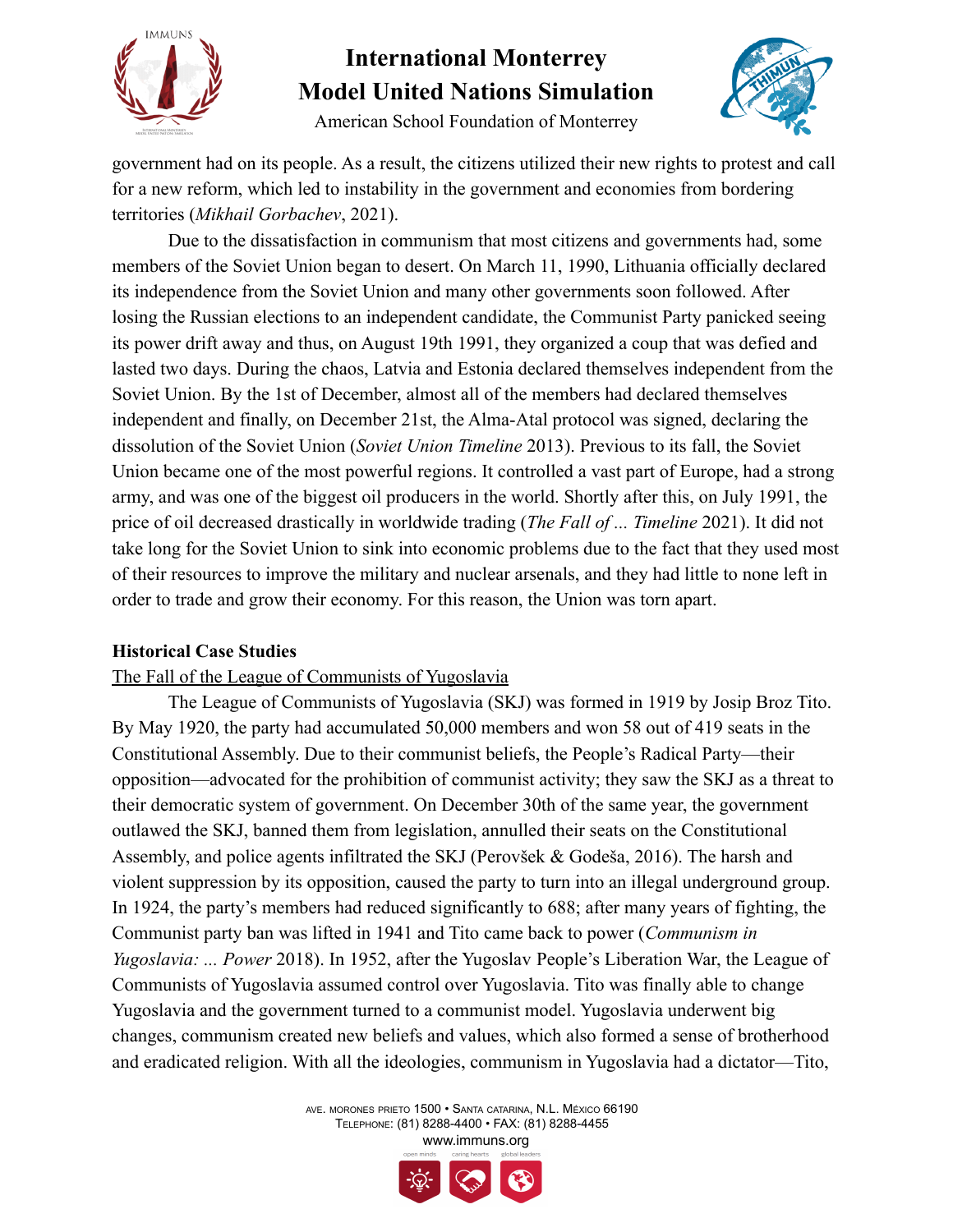

American School Foundation of Monterrey



who was the first Communist Party leader of the Eastern Bloc. After Tito died in 1980, the party began to change and adopt new policies (*Communism in Yugoslavia: ... Power* 2018). In 1990, the SKJ dissolved, completely leaving Yugolslavia a democratic country again.

### The Fall of the Polish United Workers' Party

Poland was governed by the Polish United Workers' Party (PUWP; Polska Zjednoczona Partia Robotnicza), the country's communist party, which was an imitation of the Communist Party of the Soviet Union (*Polish United Workers' Party* 2021). The PUWP, 'party of the new type', was based on the principle of centralism and performed the leading role in the state, seeking to accomplish the leading role in society (Sulek, 1990). The administrators of the party, also known as 'party centre', would administer society. It considers itself to be the exponent of the 'objective interest' of society and particularly of the working class. The centre determines social, economic, and political goals, and passes them downwards, supervising their implementation. It is capable of doing so due to the nomenklatura system, through which it controls legislative and representative bodies, the state and economic administration, judiciary bodies, mass media and education, the army, and the police (Sulek, 1990). The party centre also controls itself as an organization. The so-called allied parties accepted the hegemony of the PUWP—youth unions acted under its ideological and political leadership, and solidarity between the years of 1980-1981; it was the only trade union independent of the party (Sulek, 1990). The basic function of the party and other political organizations is the mobilization of society to achieve goals set by the centre. Their second principal function is articulation and representation of the interests of various strata and social groups (Sulek, 1990). The situation in which mobilisation dominated representation took shape towards the end of the 1940s. At that time, it constituted an element of the strategy of the construction of socialism and imposed industrialization. This domination had been criticised for some time but it was not until the collapse of the economy and the mass protests of the 1980s that it became perfectly clear that the party and political organizations were unable to perform. Moreover, it became equally clear that they do not constitute open channels for representing the interests of various social groups and society as a whole. The party lost its capacity for mobilization and remained unable to secure representation. Only the equilibrium of these two functions made harmonious social development possible (Sulek, 1990).

### Eastern European Economy and Trade Collapse

When Mikhail Gorbachev took charge as the Soviet Union leader, the economy was already decreasing drastically and there was minimal trade. Oftentimes, grocery stores would have empty shelves and limited resources for the citizens. Due to the fact that the Soviets had

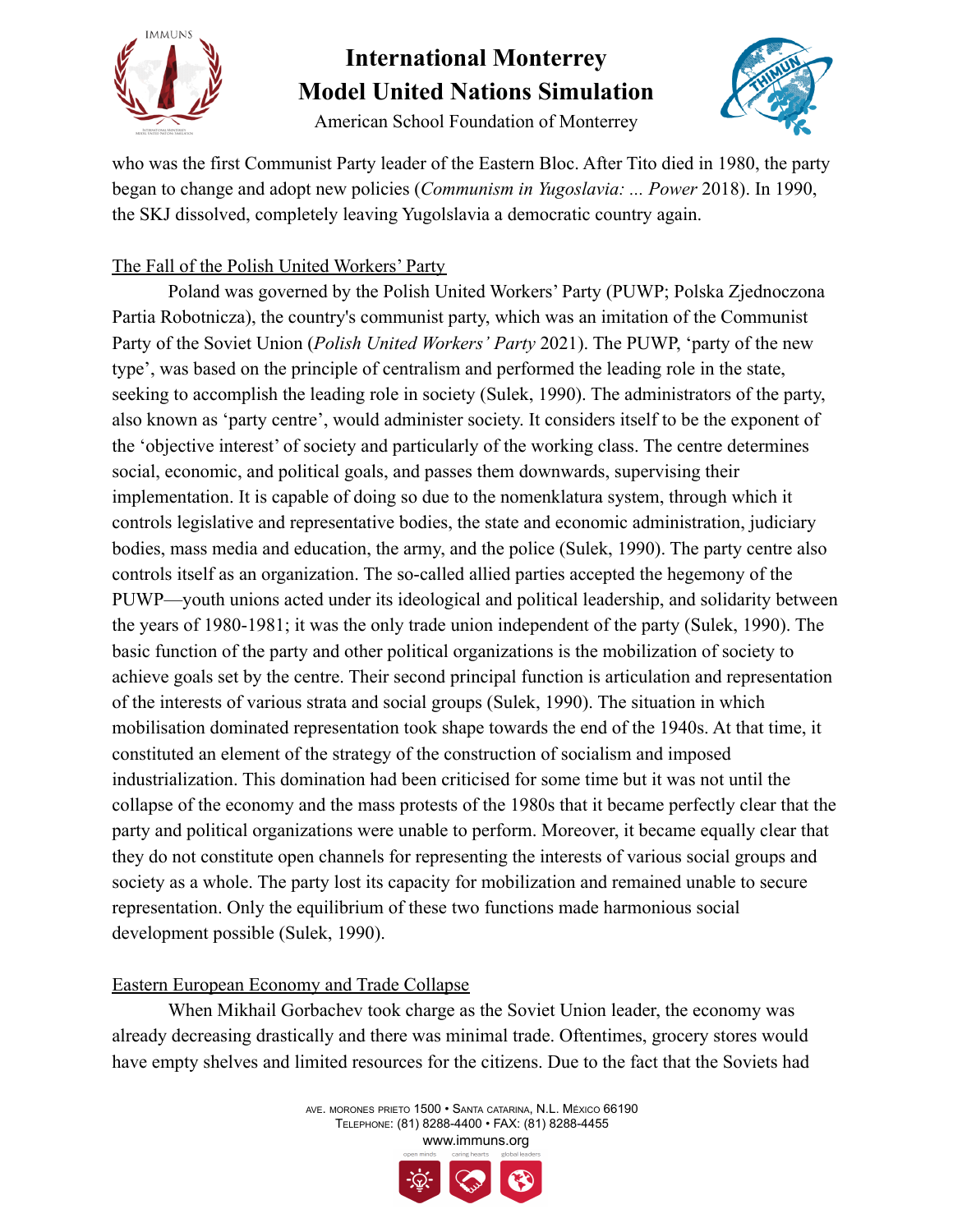

American School Foundation of Monterrey

lots of raw materials, they did not rely much on trading. In fact, "in 1985, exports and imports accounted for just 4 percent of the Soviet GNP" (*Consequences of the ... Union* 2017). Having long food lines and a decrease in resources led to many angry Soviets. Likewise, another event that shifted many Soviet citizens against the leader was when "Gorbachev rejected Russian economist and politician Grigory Yavlinsky's 500-day economic reform plan" (*Consequences of the ... Union* 2017). Since then, the Soviet powers lost many allies and began making desperate attempts to modernize their system. For example, having a smaller budget for the military, stopping the sale of alcohol, and leasing land to farmers. In April of 1988, the Soviet trade delegations had a meeting to explore new ideas for trade. The leaders wanted to compensate for the times of scarcity and encourage trade with other countries. This improved the relationships between the Soviets and other powerful nations like the United States and the United Kingdom (UK). However, these actions were not enough to stop the collapse of the Soviets in 1991.

### The Splitting of Czechoslovakia

The country of Czechoslovakia was established on October 28, 1918 (Bradley et al., 2016). Geographically, it was located in central Europe, south of Germany and Poland. The country was founded after World War I, yet during World War II it was almost completely taken over by the Nazis before being freed by the Allied Powers (*Nazis take Czechoslovakia* 2019). Shortly after, it became a communist state for the majority of the 20th century. In 1989, a lot of protests against the communist government surfaced, leading to the country having its first democratic elections. However, the protests continued through the 1990s, leading to Czech and Slovak leaders Vaclav Klaus and Vladimir Mecia deciding to split the two regions. On January 1st, 1993, the countries officially split into two through a peaceful agreement. All assets were divided equally proportionate to population. The Czech Republic got roughly two thirds of the resources since it had around 10 million people and Slovakia got the rest since it had about 5 million people (Engelberg, 1993).

### The Collapse of the Romanov Dynasty

The Romanov family was the last imperial dynasty to rule Russia. They first came to power in 1613, and over the next three centuries, 18 Romanovs took the Russian throne, including Peter the Great, Catherine the Great, Alexander I, and Nicholas II. Czar Nichoals II had left Saint Petersburg to command the Russian army in World War I; he left a government corruption and a decreasing economy all created because of WWI. The outcomes of the war had made the citizens of Russia lose faith in the Czar's leadership and created a rebellion called the Radical Socialist Bolsheviks, led by Vladimir Lenin (*Romanov Family* 2020). In November 1917, the royal family was sent to live in house arrest in Siberia. In May 1918, members of the

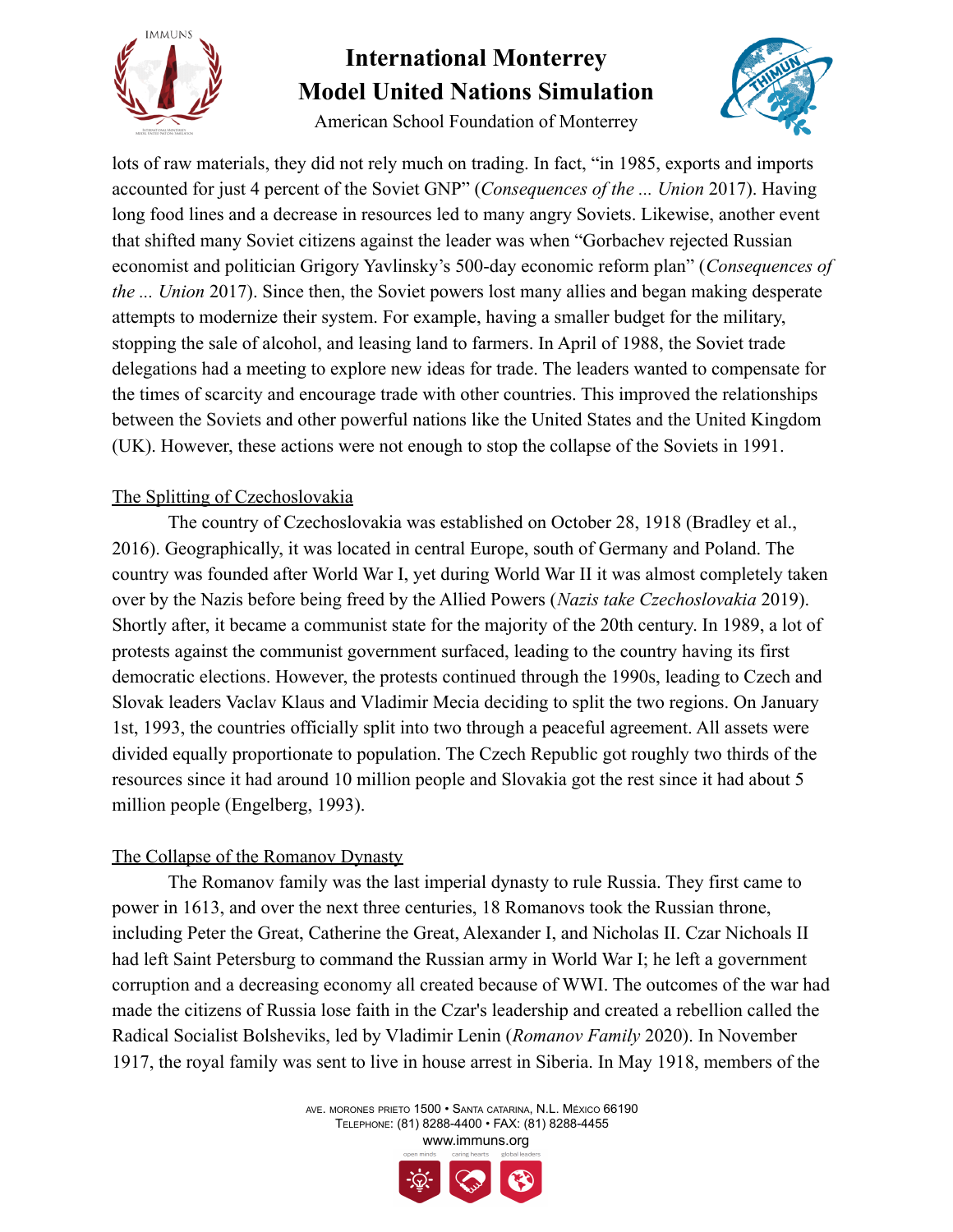

American School Foundation of Monterrey



Romanov family were relocated to the Ipatiev House, a merchant's house in Yekaterinburg. On the night of July 16, 1918, the family was ordered to leave their sleeping quarters and to go down stairs to the cellar of the house where a line of armed rebellion troops shot them down—the Romanov dynasty had ended after three decades of ruling (*Romanov Family* 2020). The decline of the Romanov dynasty shows how the lack of strong leadership along with economic hardships lead to the uprising of people, and their demand for change; something similar to what happened with the USSR.

### **Past UN Actions**

Along with the United States, the Soviets established the United Nations in 1945. However, in 1950, the Soviet Union lost a lot of power in the making of political decisions (Gaiduk, 2006). The Soviet Union did not have a good political relationship with the rest of the members of the UN. They believed that the UK and the US would team up eventually to take power from the Soviets. The Security Council was no longer a place of cooperation, but a place for confrontation and disagreement. This lack of power led to the Soviet Union leaving the Security Council after their request to kick out the Chinese Kuomintang Party and replace it with the People's Republic of China (PRC) was ignored. They thought that if they boycotted, the Security Council would be reshaped and they would become a greater influence. Nonetheless, they continued to struggle to influence the UN. The Soviets believed that the United Nations needed to have limited power: "they were against the idea of granting power to the UN to resolve economic, cultural, or humanitarian issues" (*Soviets boycott United ... Council* 2020).

While the Soviet Union boycotted the Security Council meetings in June of 1950, decisions kept being made, but the Soviets had no power. The rest of the nations kept making decisions on important issues and the Soviets disagreed with a lot of them, but had no power to veto since they were not part of the meeting. An example of one of these decisions was a vote on military intervention in Korea which would later incite the Korean War between North Korea and South Korea. This was a downside of the boycott. The Soviet Union was unable to be present for the vote; therefore did not have a voice in what the Security Council would do. Not having a voice in these decisions is what eventually led the Soviet Union to rejoin the Security Council just a few months later (*Soviets boycott United ... Council* 2020). With the fall of the Soviet Union, one of the remaining nations must take up the place of the USSR as a permanent member of the Security Council with veto powers.

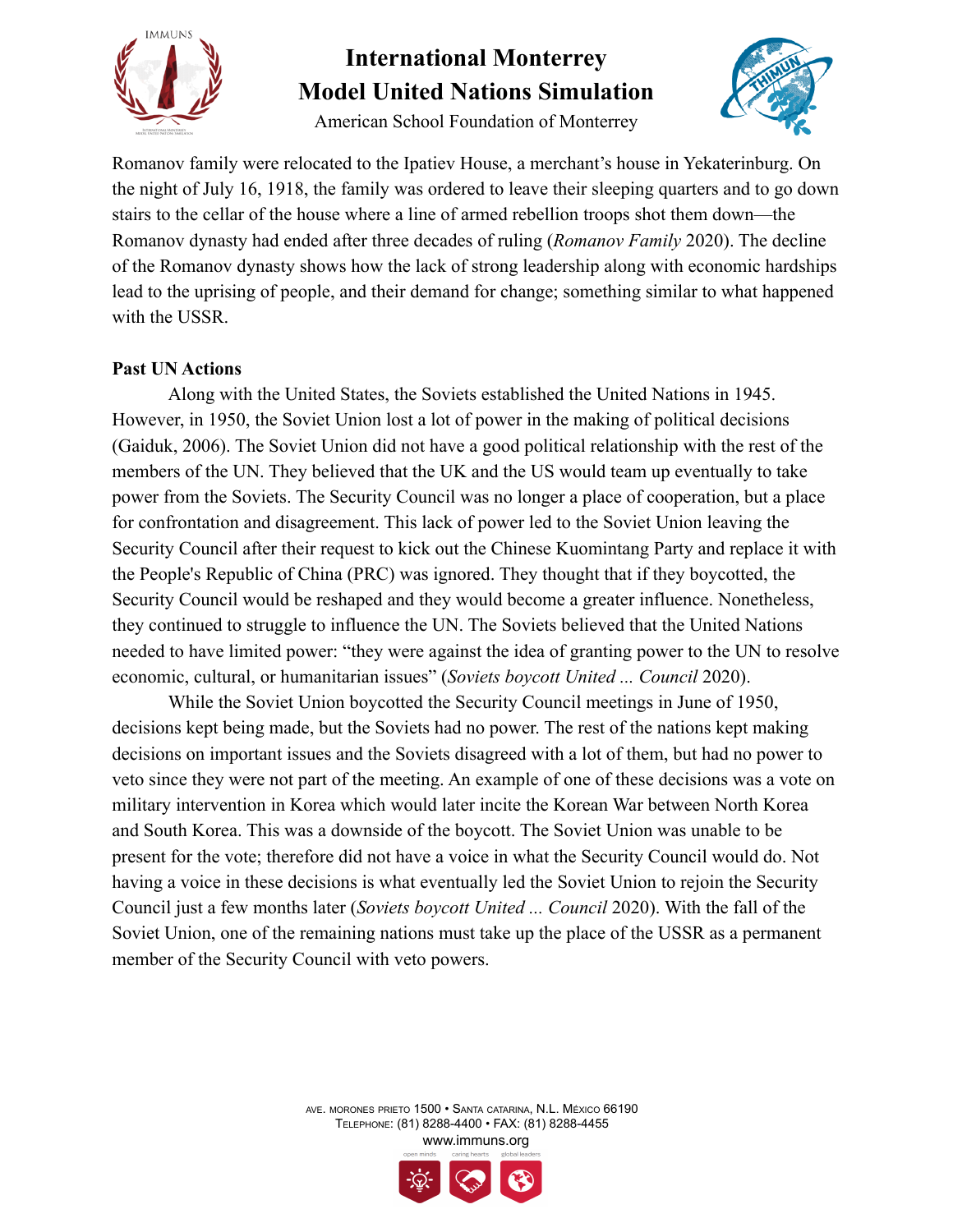

American School Foundation of Monterrey



### **IV. Key Players and Points of View** Lithuania

Lithuania had been part of the USSR for nearly fifty years. Ever since August 1940, when Lithuania became part of the Soviet Union, groups like the Lithuanian Activist Front (LAF), and the Union of Lithuanian Freedom Fighters (LLKS) were established to fight against the Soviet Government. In turn, Soviet troops executed and deported around 14,100 Lithuanians. From there on, the LLKS and LAF fought the Soviet troops for many years, leading to over 400,000 deaths and deportations of Lithuanians. By June 3, 1988, the European Parliament noticed the gravity of the situation and "condemned the Soviet occupation of the Baltic countries" (*29. Soviet Union ... 1991* n.d.). Consequently, the Lithuanian Reform Movement (LRM) was established in Vilnius on June 3, 1988; through demonstrations and elections, finally on September 6, Lithuania was the first nation to leave the Soviet Union and become an independent state. Lithuania became a model for all other USSR nations, showing them that becoming independent is an option. Consequently, the rest of the states followed their lead, leaving the USSR to face its fall.

### The United States

Relations between the United States of America and the Soviet Union were driven by a complex combination of political, social, and economic ideologies. After working together as allies during the Second World War, the relationship between both states grew increasingly tense, with the term 'Cold War' being coined after the Truman Doctrine of 1947 (*Revelations from the Russian Archives* n.d.). In the years that would follow, events such as the Berlin Blockade and Korean War continued to expand the influence of each global superpower, and divide world countries as either aligned with the North Atlantic Treaty Organization (NATO) or the Communist Bloc. Nuclear war grew increasingly likely, with close calls being marked by the Cuban Missile Crisis, proxy involvement in the Vietnam War, and the Soviet invasion of the Middle East (*Chronology of the ... War* n.d.). While the US is not directly involved in the dissolution of the USSR, spending by the Soviet Union during the Cold War contributed to its economic deterioration. After coming to power in 1981, US President Ronald Reagan's policies towards the state led to increased military spending in the east. The establishment of the Strategic Defence Initiative (SDI) by the US in 1983, a technological program that established a space-based shield to detect and destroy enemy missiles, prompted an arms race between both superpowers (*Cold War History* n.d.). In the years that followed, each state spent large portions of their economic budget in war preparations, an action that took a toll on the economies of both states. Eventual negotiations for nuclear disarmament and the destruction of ground missiles were reached during the late 1980s, in events that largely decreased the threat of a global

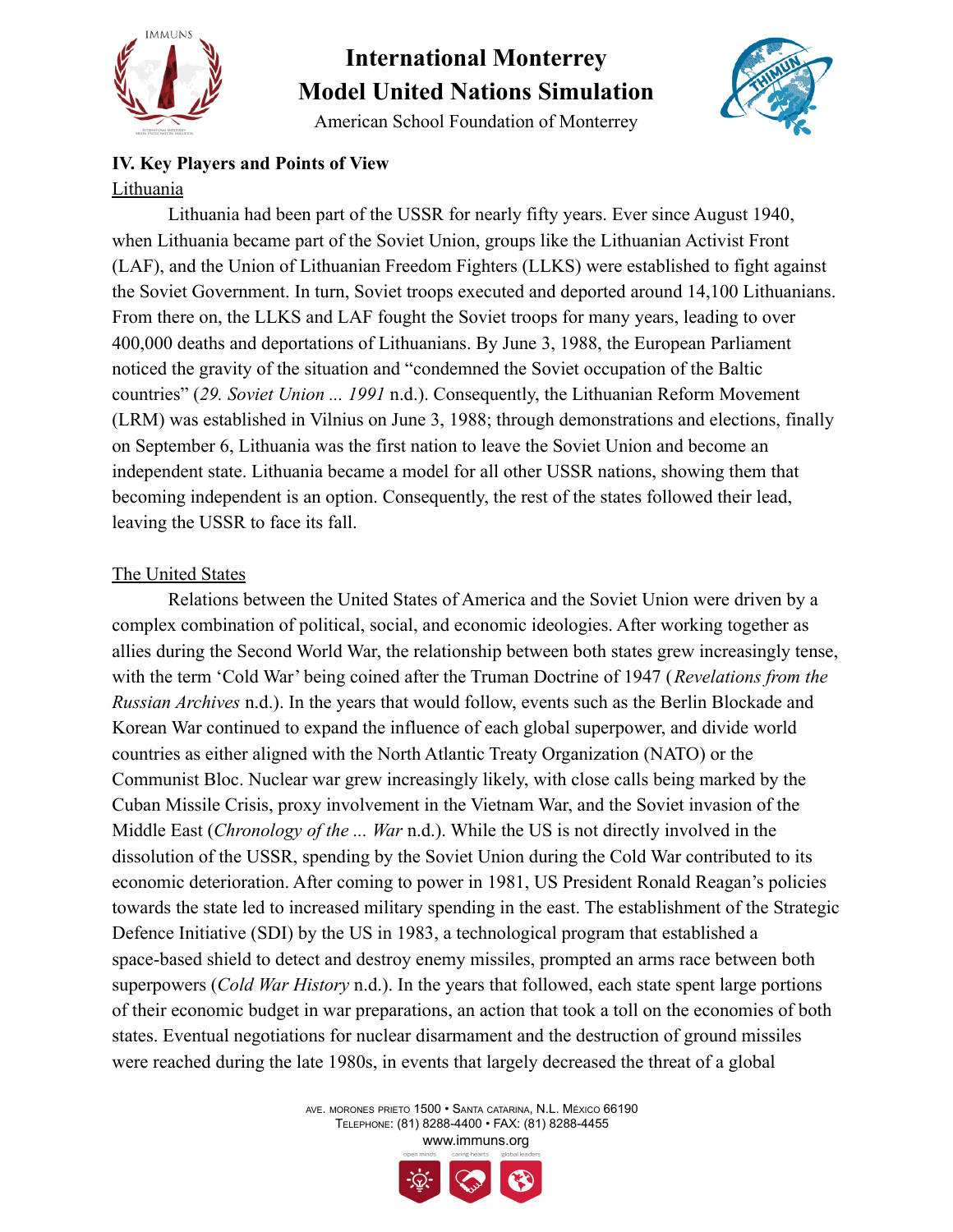

American School Foundation of Monterrey



conflict. The political events and economic changes of Eastern Europe in 1989 radically altered the geopolitical situation across the entire continent, in a series of occurrences that led to the eventual collapse of the Soviet Union. The Berlin Wall fell, as Germany was reunified. Communist states in the Eastern Bloc fell, and the eventual democratization of Russia in 1991 marked the end of the USSR (*Chronology of the ... War* n.d.). While the United States was not directly involved in this process, the country can now expand its influence in Asia and the Middle East by setting up alliances and trading treaties with the newly formed nations.

#### Cuba

The delegation of Cuba has been a Soviet Union ally since 1959, after the end of the Cuban Revolution. The Soviet Union had protected Cuba from American influence and helped the country economically. In 1962, Soviet Premier Khrushchev agreed to help Cuban President Castro in creating a defense mechanism so that Cuba would defend itself if the US planned to launch an attack against the country. However, this plan had to be aborted as the transportation of nuclear weapons from the USSR to Cuba almost ended in a nuclear war between both powers (Cuban Missile Crisis n.d.). In 1968, President Fidel Castro made a public gesture towards the Soviet Union about spotting it invading Czechoslovakia. President Castro had a really strong bond with president Khrushchev, seeing as Castro visited Moscow frequently to discuss plans. The end of the Soviet Union created devastating setbacks for Cuba (Tsokhas, 1980). For instance, valuable aid and trading privileges ended, and the country is now looking at entering a severe financial situation unless it is able to find sympathizers in the newly independent nations.

#### East Germany

In 1965, Prime Minister Will Stoph made a sudden visit to Moscow to have a intense three day meeting with Alexei Kosygin, Soviet Union Prime Minister, to plan out an exhibit commemorating the 15th anniversary of the German Democratic Republic (GDR), which was proposed to make the GDR an ally of the Soviet Union. Months later, Mikhail Suslov and Leonid Brezhnev asked Stoph to visit Moscow again because the Soviet Union wanted to discuss becoming allies with East Germany (*German-Soviet Nonaggression Pact* 2019). The Soviet Union reassured the East Germany leaders that their intentions were to purely help restore their economy, and thus, the East German Prime Minister agreed and signed a treaty stating their alliance. In 1979, Brezhnev visited East Germany for his 30th anniversary, where both leaderships agreed and signed a mutual support where East Germany would provide ships, machinery, and chemical equipment to the Soviet Union, and the Soviet Union would provide fuel and nuclear equipment to East Germany (*German-Soviet Nonaggression Pact* 2019). With the fall of the Soviet Union and the German Democratic Republic seeking to rejoin with the

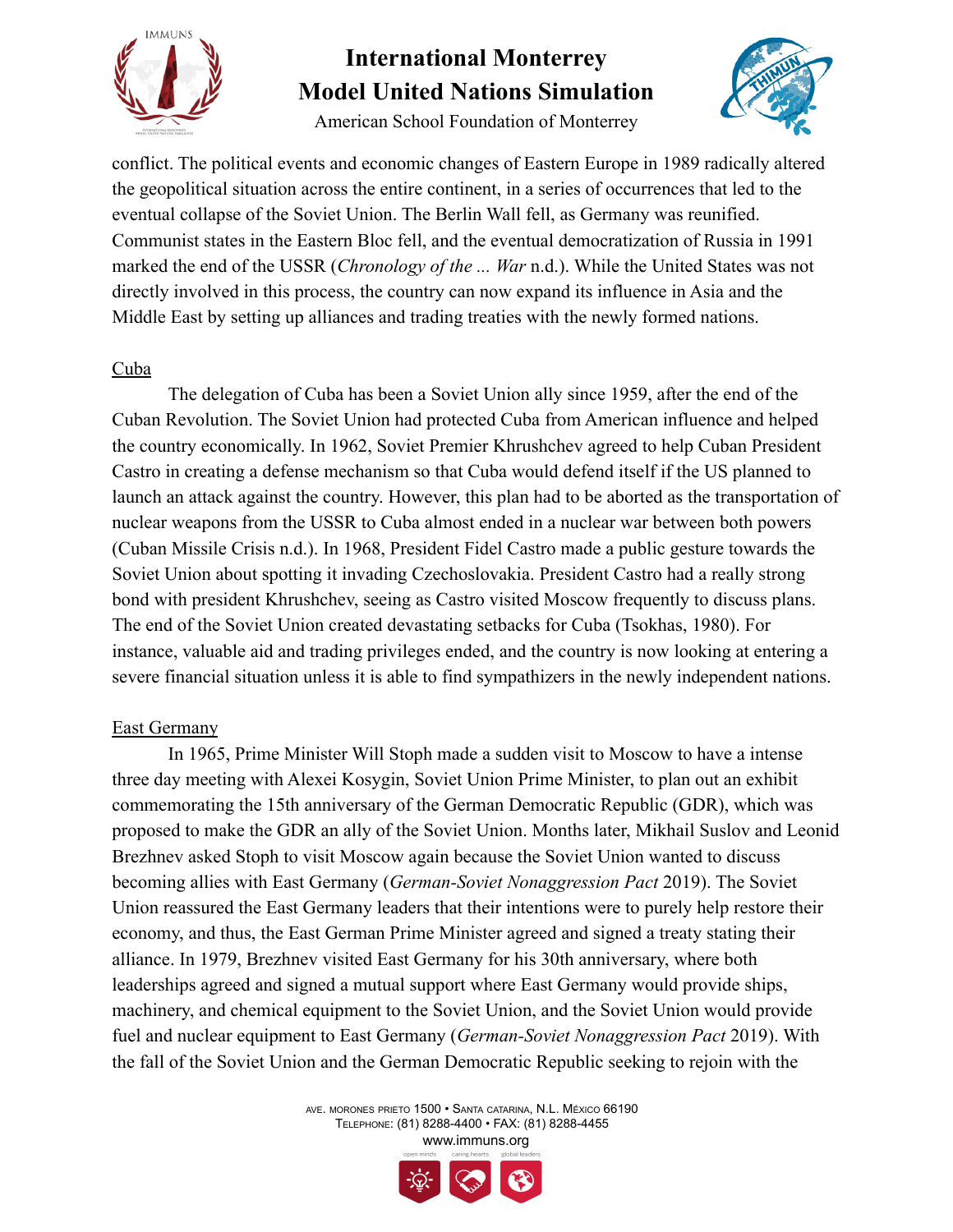

American School Foundation of Monterrey



Federal Republic of Germany, the GDR has several economic opportunities in joining NATO and renegotiating commerce treaties with the newly independent nations.

### Ukraine

On December 1, 1991 the population of Ukraine voted to leave the Soviet Union; out of all the eligible voters, 84% came out to vote on the future of their country. At this point, the country had already eradicated the comunist party and had built the infrastructure for the Ukrainian armed forces (Hajda et al., 2021). Currently, the country has quite the anti-nuclear sentiment after the disaster near the city of Pripyat in the Chernobyl Nuclear Power Plant; therefore nuclear arms and nuclear power were not popular amongst Ukrainians. However, the country inherited "the world's third-largest nuclear arsenal" (Oliynyk, 2019). Shortly after the Soviet Union dissolution, thousands of Crimean Tatars, deported to Siberia in 1994, returned to Crimea, Ukraine (*Ukraine Profile - Timeline* 2020). As a result, a newly formed Ukrainian government, that is still settling, has to deal with the return of thousands of people to a region in their nation, which Russia claims has is of Russian heritage. At the time of the separation, Ukraine had the fifth largest European population with a devastating low GDP at \$1,307 per capita (Sutela, 2012). With the resources currently available to the country, and some intelligent negotiation into certain European and Asian commerce treaties, Ukraine has the potential to grow significantly into a strong economic state.

### **V. Possible Solutions**

There were a lot of resources that still needed to be distributed once all of the member States declared their independence from the Soviet Union (*Consequences of the ... Union* 2017). There are many ways that these could be distributed amongst all of the members equitatively. A possible distribution includes each country keeping the resources found within their land at the time of their departure from the Union. For example, if there was land owned by the government in Ukraine, the Ukrainian government gets it. However, since the USSR capital was geographically in Moscow, Russia would receive an unbalanced amount of resources and land (*Consequences of the ... Union* 2017). Another way it could be distributed is based on population density, meaning that resources are given a total value and that value is distributed per citizen. For instance, if a previous member's population was four percent of the total USSR population, the country would receive four percent of the resources. This is probably the fairest way to distribute resources, but the governments should meet and discuss further details. Additionally, it would be wise for easy trading between the newly formed countries, and with other countries in the world, in order to jumpstart the economy of several of the newly formed nations.

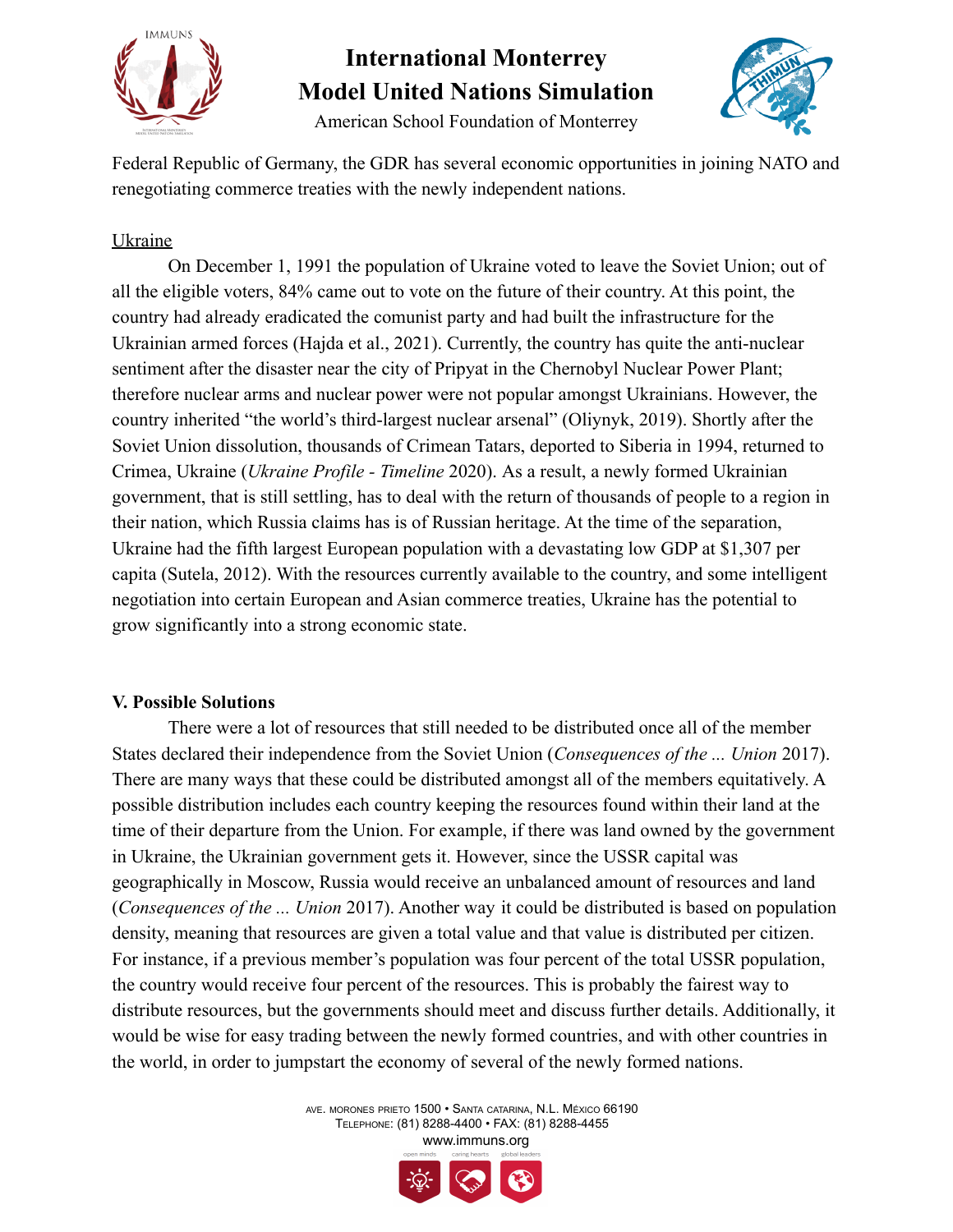

American School Foundation of Monterrey



After the dissolution of the Soviet Union, the main solution needed was for the territory to be divided in order to boost the economy. The union should be split into 15 countries, also known as: Armenia, Azerbaijan, Belarus, Estonia, Georgia, Kazakhstan, Kyrgyzstan, Latvia, Lithuania, Moldova, Russia, Tajikistan, Turkmenistan, Ukraine, and Uzbekistan (Ray & Lotha 2021). However, the independence of the regions may lead to even more problems with the economy. In Russia alone, it is urgent to find a way to boost the economy since it has fallen by about one-sixth of what it used to be (Hosking et al., 2021). A possible solution is to transition into a market economy in which the goods would be more accessible. Nonetheless, this solution could lead to an increase of prices and decrease in salaries, and people would become desperate. It is also essential to establish a national currency for each independent country, and this can be done through loans from oil production. The intelligent distribution of resources and establishment of trading agreements is essential in order to maintain stable economies within these nations, without any single one having more power over the others.

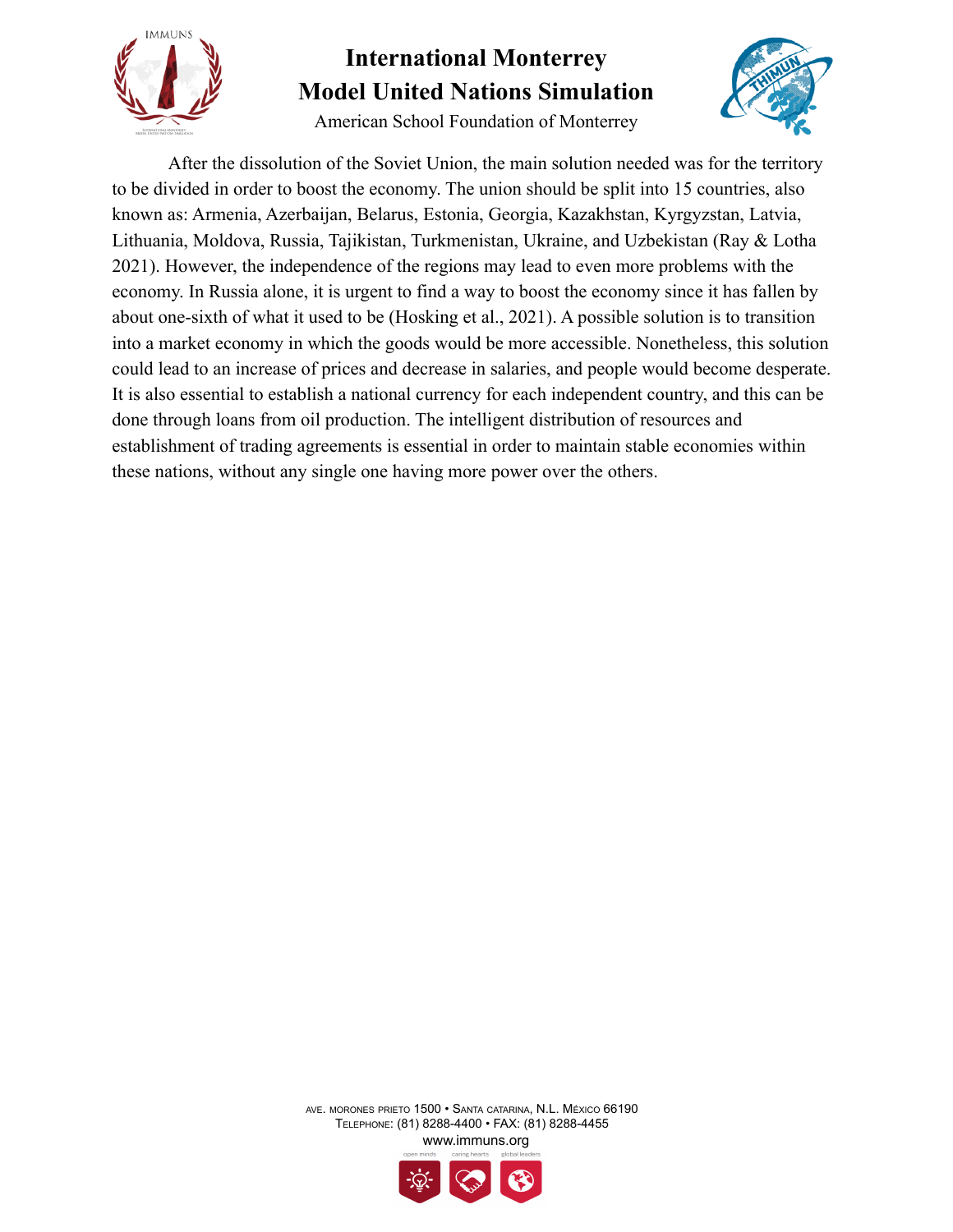

American School Foundation of Monterrey

### **VII. Bibliography**

- A&E Television Networks. (2019, June 7). *German-Soviet Nonaggression Pact*. History. [https://](https://www.history.com/topics/world-war-ii/german-soviet-nonaggression-pact) [www.history.com/topics/world-war-ii/german-soviet-nonaggression-pact](https://www.history.com/topics/world-war-ii/german-soviet-nonaggression-pact).
- A&E Television Networks. (2019, July 28). *Nazis take Czechoslovakia*. History. [https://www.hist](https://www.history.com/this-day-in-history/nazis-take-czechoslovakia) [ory.com/this-day-in-history/nazis-take-czechoslovakia.](https://www.history.com/this-day-in-history/nazis-take-czechoslovakia)
- A&E Television Networks. (2020, January 9). *Soviets boycott United Nations Security Council*. History. [https://www.history.com/this-day-in-history/soviets-boycott-united-nations-secur](https://www.history.com/this-day-in-history/soviets-boycott-united-nations-security-council) [ity-council.](https://www.history.com/this-day-in-history/soviets-boycott-united-nations-security-council)
- A&E Television Networks. (2020, July 17). *Romanov Family*. History. [https://www.history.com/](https://www.history.com/topics/russia/romanov-family) [topics/russia/romanov-family](https://www.history.com/topics/russia/romanov-family).
- A&E Television Networks. (2021, March 16). *Lithuania rejects Soviet demand to renounce its independence*. History. [https://www.history.com/this-day-in-history/lithuania-rejects-sovi](https://www.history.com/this-day-in-history/lithuania-rejects-soviet-demand-to-renounce-its-independence) [et-demand-to-renounce-its-independence](https://www.history.com/this-day-in-history/lithuania-rejects-soviet-demand-to-renounce-its-independence).
- A&E Television Networks. (2021, April 27). *Soviet Union*. History. [https://www.history.com/topi](https://www.history.com/topics/russia/history-of-the-soviet-union) [cs/russia/history-of-the-soviet-union.](https://www.history.com/topics/russia/history-of-the-soviet-union)
- A&E Television Networks. (2021, December 20). *USSR Established*. History. [https://www.his](https://www.history.com/this-day-in-history/ussr-established) [tory.com/this-day-in-history/ussr-established.](https://www.history.com/this-day-in-history/ussr-established)
- Blum, Y. (n.d.). *Russia Takes Over the Soviet Union's Seat at the United Nations*. Kaleidoscope. [http://www.ejil.org/pdfs/3/2/2045.pdf.](http://www.ejil.org/pdfs/3/2/2045.pdf)
- Bradley, J. F., Hauner, M., Odlozilik, O., & Wiskemann, E. (2016, March 7). *Velvet Revolution and Velvet Divorce*. Encyclopædia Britannica. [https://www.britannica.com/topic/Czecho](https://www.britannica.com/topic/Czechoslovak-history/Velvet-Revolution-and-Velvet-Divorce) [slovak-history/Velvet-Revolution-and-Velvet-Divorce.](https://www.britannica.com/topic/Czechoslovak-history/Velvet-Revolution-and-Velvet-Divorce)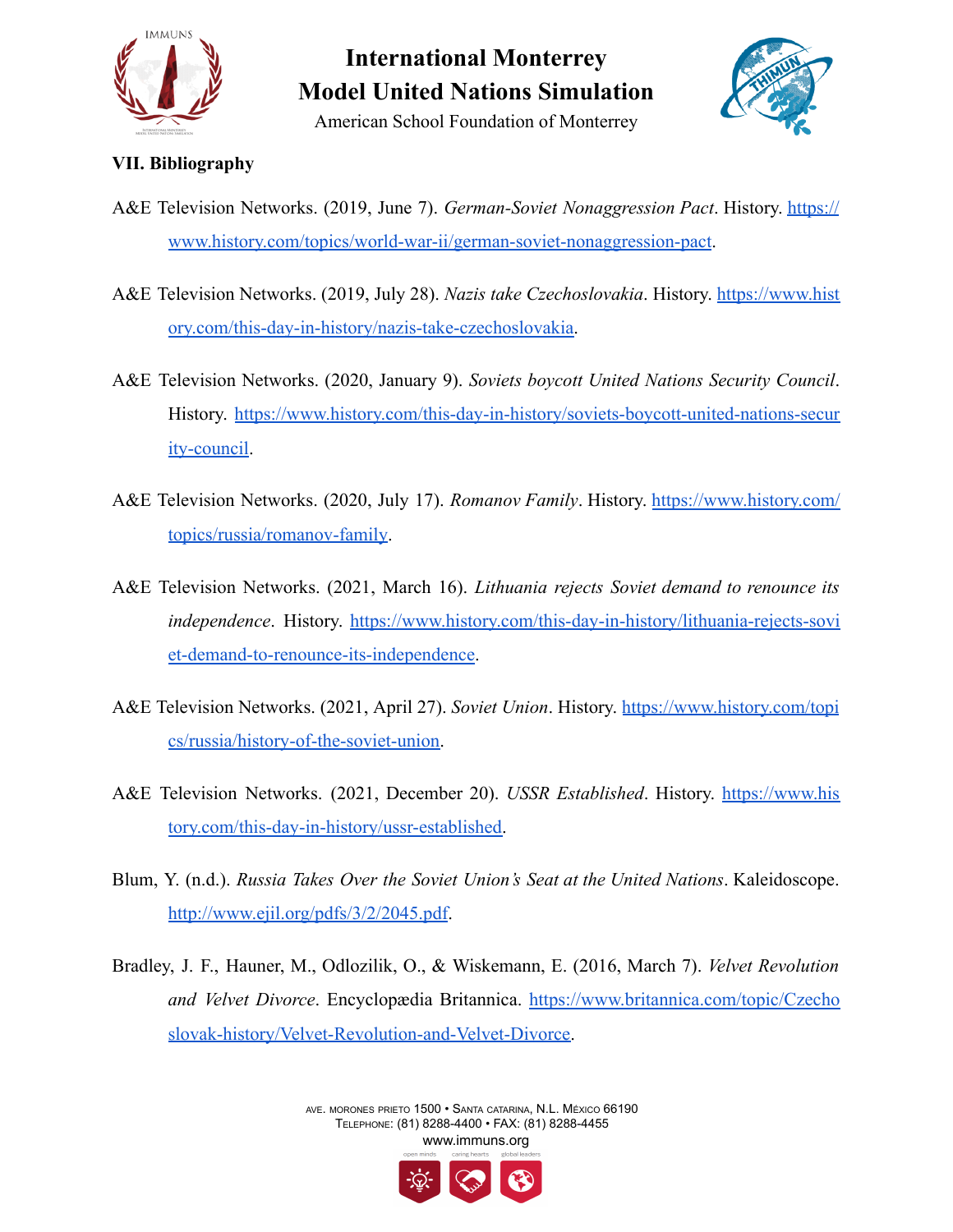

### **International Monterrey Model United Nations Simulation** American School Foundation of Monterrey



- British Broadcasting Corporation News. (2013, October 31). *Soviet Union Timeline*. British Broadcasting Corporation News. <https://www.bbc.com/news/world-europe-17858981>.
- British Broadcasting Corporation. (2020, March 5). *Ukraine Profile - Timeline*. British Broadcasting Corporation News. <https://www.bbc.com/news/world-europe-18010123>.
- Council on Foreign Relations. (2021, August 12). *The UN Security Council*. Council on Foreign Relations. [https://www.cfr.org/backgrounder/un-security-council#:~:text=The%20Securit](https://www.cfr.org/backgrounder/un-security-council#:~:text=The%20Security%20Council%20has%20five,them%20can%20veto%20a%20resolution) [y%20Council%20has%20five,them%20can%20veto%20a%20resolution](https://www.cfr.org/backgrounder/un-security-council#:~:text=The%20Security%20Council%20has%20five,them%20can%20veto%20a%20resolution).
- Encyclopædia Britannica, Inc. (2021, March 16). *Mikhail Gorbachev*. Encyclopedia Britannica. <https://www.britannica.com/biography/Mikhail-Gorbachev>.
- Encyclopædia Britannica, Inc. (2021, April 14) *Polish United Workers' Party*. Encyclopædia Britannica. <https://www.britannica.com/topic/Polish-United-Workers-Party>.
- Engelberg, S. (1993, January 1). *Czechoslovakia Breaks in Two, To Wide Regret*. The New York Times. [https://www.nytimes.com/1993/01/01/world/czechoslovakia-breaks-in-two-to-wid](https://www.nytimes.com/1993/01/01/world/czechoslovakia-breaks-in-two-to-wide-regret.html) [e-regret.html](https://www.nytimes.com/1993/01/01/world/czechoslovakia-breaks-in-two-to-wide-regret.html).
- Freedman, L. D. (2018, January 8). *START III/SORT*. Encyclopædia Britannica. [https://www.](https://www.britannica.com/event/Strategic-Arms-Reduction-Talks/START-III-SORT#ref297978) [britannica.com/event/Strategic-Arms-Reduction-Talks/START-III-SORT#ref297978.](https://www.britannica.com/event/Strategic-Arms-Reduction-Talks/START-III-SORT#ref297978)
- Gaiduk, I. (2006, March 13). *The Lost Battle: The Soviet Union and the United Nations under Stalin, 1945-1953*. Wilson Center. [https://www.wilsoncenter.org/event/the-lost-battle-the](https://www.wilsoncenter.org/event/the-lost-battle-the-soviet-union-and-the-united-nations-under-stalin-1945-1953)[soviet-union-and-the-united-nations-under-stalin-1945-1953.](https://www.wilsoncenter.org/event/the-lost-battle-the-soviet-union-and-the-united-nations-under-stalin-1945-1953)
- Hajda, L. A., Yerofeyev, I. A., Kryzhanivsky, S. A., Zasenko, O. E., Makuch, A., & Stebelsky, I. (2021, June 29). *Independent Ukraine*. Encyclopædia Britannica. [https://www.britannica.](https://www.britannica.com/place/Ukraine/Independent-Ukraine) [com/place/Ukraine/Independent-Ukraine.](https://www.britannica.com/place/Ukraine/Independent-Ukraine)

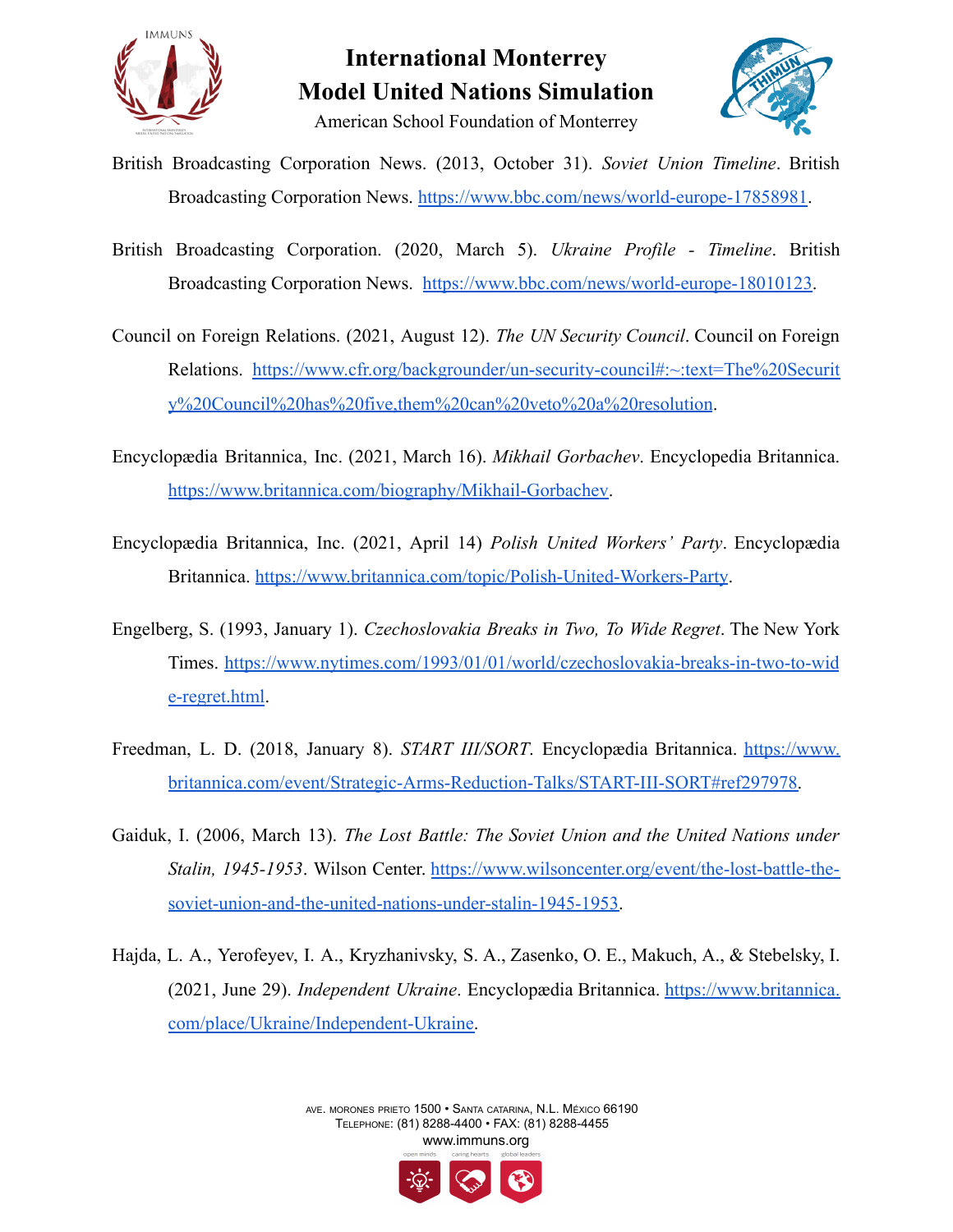



- History and Public Policy Program. (n.d.). *Cold War History*. Wilson Center. [https://digitalarchiv](https://digitalarchive.wilsoncenter.org/theme/cold-war-history) [e.wilsoncenter.org/theme/cold-war-history](https://digitalarchive.wilsoncenter.org/theme/cold-war-history).
- Hosking, G. A., Vodovozov, S. A., Wachtel, A. B., Dewdney, J. C., Hellie, R., Medvedkov, O. L., Lieven, D., Keenan, E. L., McCauley, M., Raeff, M., Seton-Watson, H., Taruskin, R., Medvedkov, Y. V., & Riasanovsky, N. V. (2021, October 6). *Post-Soviet Russia*. Encyclopædia Britannica. [https://www.britannica.com/place/Russia/Post-Soviet-Russia.](https://www.britannica.com/place/Russia/Post-Soviet-Russia)
- John F. Kennedy Library. (n.d.). *Cuban Missile Crisis*. John F. Kennedy Library. [https://www.jfk](https://www.jfklibrary.org/learn/about-jfk/jfk-in-history/cuban-missile-crisis) [library.org/learn/about-jfk/jfk-in-history/cuban-missile-crisis](https://www.jfklibrary.org/learn/about-jfk/jfk-in-history/cuban-missile-crisis).
- Kimball, D. & Reif, K. (2020, April). *U.S. Russian Nuclear Arms Control Agreements at a Glance*. Arms Control Association. [https://www.armscontrol.org/factsheets/USRussia](https://www.armscontrol.org/factsheets/USRussiaNuclearAgreements) [NuclearAgreements.](https://www.armscontrol.org/factsheets/USRussiaNuclearAgreements)
- Library of Congress. (n.d.). *Revelations from the Russian Archives*. Library of Congress. [https://](https://www.loc.gov/exhibits/archives/sovi.html) [www.loc.gov/exhibits/archives/sovi.html.](http://www.loc.gov/exhibits/archives/sovi.html)
- Norwich University Online. (2017, October 2). *Consequences of the Collapse of the Soviet Union*. Norwich University Online. [https://online.norwich.edu/academic-programs/resour](https://online.norwich.edu/academic-programs/resources/consequences-of-the-collapse-of-the-soviet-union) [ces/consequences-of-the-collapse-of-the-soviet-union](https://online.norwich.edu/academic-programs/resources/consequences-of-the-collapse-of-the-soviet-union).
- Oliynyk, K. (2019, January 9). *The Destruction Of Ukraine's Nuclear Arsenal*. Radio Free Europe Radio Liberty. [https://www.rferl.org/a/the-destruction-of-ukraines-nuclear-arsenal](https://www.rferl.org/a/the-destruction-of-ukraines-nuclear-arsenal/29699706.html#:~:text=Twenty%2Dfive%20years%20ago%2C%20Ukraine,collapse%20of%20the%20Soviet%20Union) [/29699706.html#:~:text=Twenty%2Dfive%20years%20ago%2C%20Ukraine,collapse%2](https://www.rferl.org/a/the-destruction-of-ukraines-nuclear-arsenal/29699706.html#:~:text=Twenty%2Dfive%20years%20ago%2C%20Ukraine,collapse%20of%20the%20Soviet%20Union) [0of%20the%20Soviet%20Union](https://www.rferl.org/a/the-destruction-of-ukraines-nuclear-arsenal/29699706.html#:~:text=Twenty%2Dfive%20years%20ago%2C%20Ukraine,collapse%20of%20the%20Soviet%20Union).
- Perovšek, J. & Godeša, B. (2016). *Between the House of Habsburg and Tito*. Vpogled.
- Ray, M. & Lotha, G. (2021, August 11). *Collapse of the Soviet Union*. Encyclopædia Britannica. <https://www.britannica.com/event/the-collapse-of-the-Soviet-Union>.

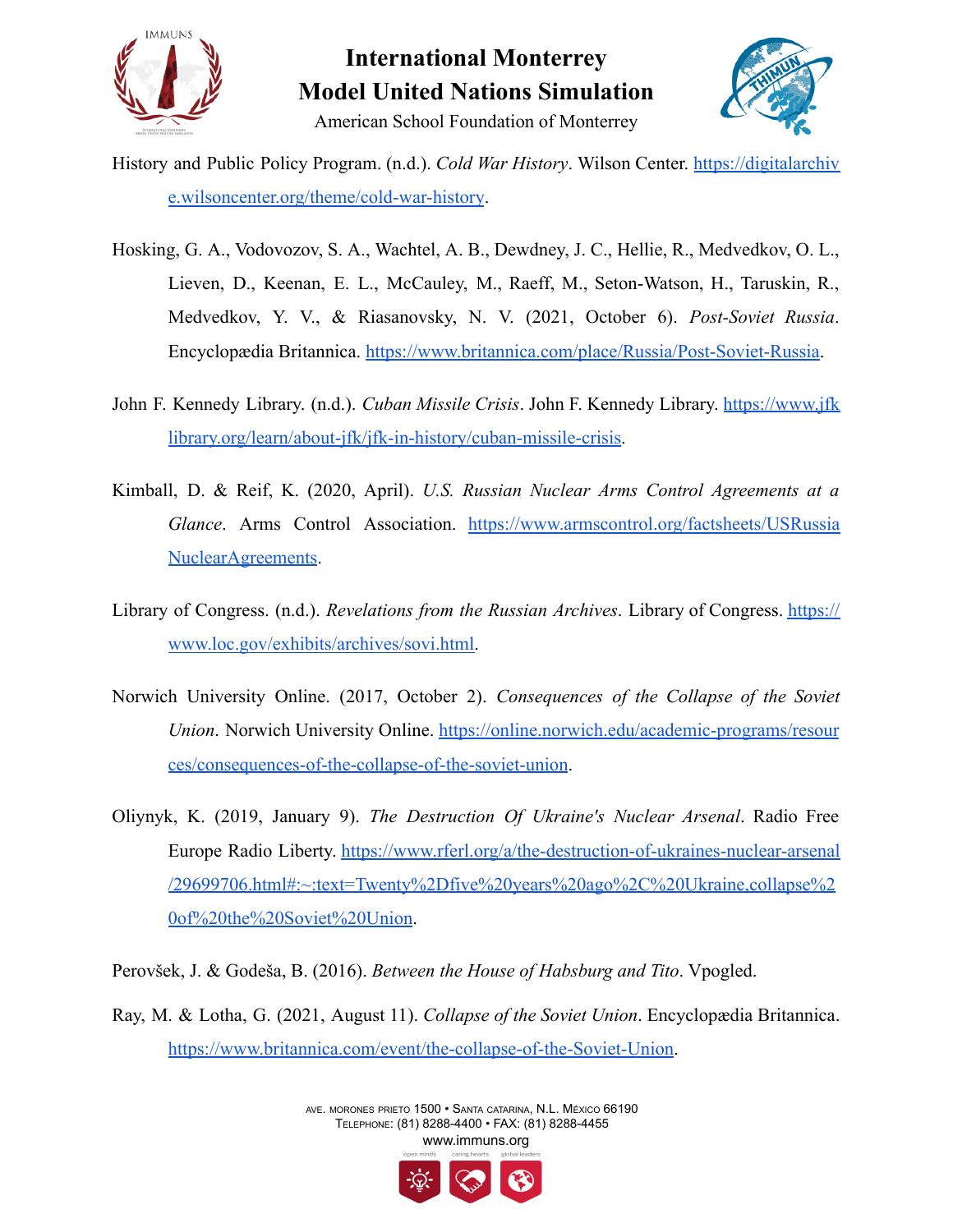



- Sulek, A. (1990). *The Polish United Workers' Party: From Mobilisation to Non-Representation*. *Soviet Studies*, *42*(3), 499–511. [http://www.jstor.org/stable/152047.](http://www.jstor.org/stable/152047)
- Sutela, P. (2012, March 9). *The Underachiever: Ukraine's Economy Since 1991*. Carnegie Endowment for International Peace. [https://carnegieendowment.org/2012/03/09/under](https://carnegieendowment.org/2012/03/09/underachiever-ukraine-s-economy-since-1991-pub-47451) [achiever-ukraine-s-economy-since-1991-pub-47451.](https://carnegieendowment.org/2012/03/09/underachiever-ukraine-s-economy-since-1991-pub-47451)
- The United States Government. (2009, January 20). *Dissolution of the USSR and the Establishment of Independent Republics, 1991*. United States Department of State. [https://2001-2009.state.gov/r/pa/ho/time/pcw/108229.htm.](https://2001-2009.state.gov/r/pa/ho/time/pcw/108229.htm)
- Tsokhas, K. (1980). The political economy of Cuban dependence on the Soviet Union. *Theory and Society, 9*(2), 319-362. [https://doi.org/10.1007/BF00207281.](https://doi.org/10.1007/BF00207281)
- United Nations. (1945). *Charter of the United Nations and Statute of the International Court of Justice*. United Nations Treaty Collection. [https://treaties.un.org/doc/Publication/CTC/](https://treaties.un.org/doc/Publication/CTC/uncharter.pdf) [uncharter.pdf.](https://treaties.un.org/doc/Publication/CTC/uncharter.pdf)
- United Nations. (n.d.). *Main Bodies*. United Nations. [https://www.un.org/en/about-us/main](https://www.un.org/en/about-us/main-bodies)[bodies](https://www.un.org/en/about-us/main-bodies).
- University of Central Arkansas. (n.d.). *29. Soviet Union/Lithuania (1940-1991)*. University of Central Arkansas. [https://uca.edu/politicalscience/dadm-project/europerussiacentral-asia](https://uca.edu/politicalscience/dadm-project/europerussiacentral-asia-region/soviet-unionlithuania-1940-1991/)[region/soviet-unionlithuania-1940-1991/](https://uca.edu/politicalscience/dadm-project/europerussiacentral-asia-region/soviet-unionlithuania-1940-1991/).
- University of Luxembourg. (n.d.). *Chronology of the Cold War*. Centre Virtuel de la Connaissance sur l'Europe. [https://www.cvce.eu/en/](https://www.cvce.eu/en/timeline/coldwar) timeline/coldwar.